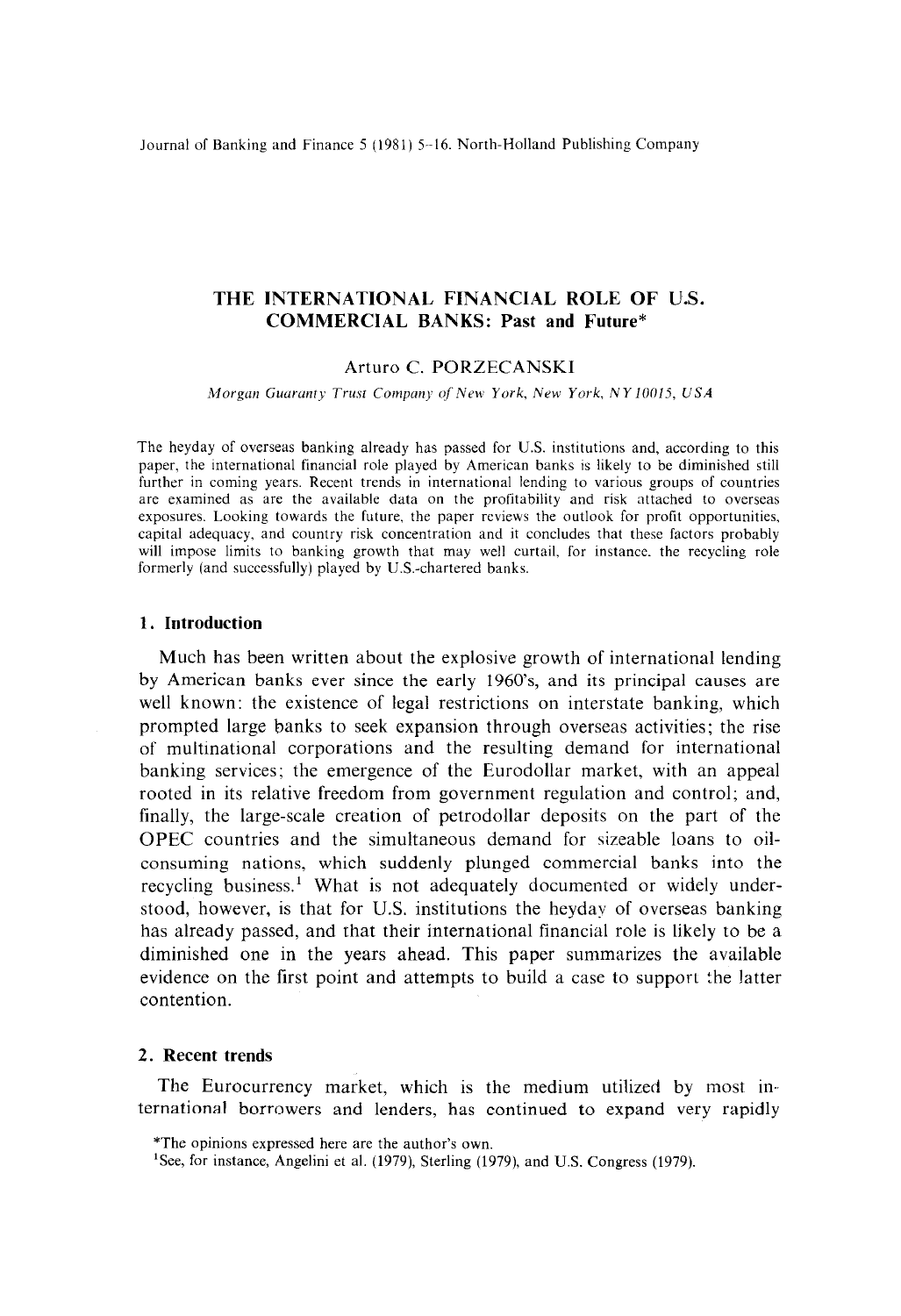during the past several years. Its overall (or gross) size is estimated to have risen from \$565 billion at the end of 1976 to \$1,155 billion as of December 1979, or by an annual average rate of  $27\%$  - somewhat faster than the yearly average rate of 23  $\%$  which characterized the 1973-1976 period. Its net size (namely, after removal of inter-bank transactions) has grown by a similarly high rate of  $25\%$  per year since end-1976, from about \$310 billion to approximately \$600 billion as of end-1979 - which is the same rate of expansion observed during  $1973-1976$ .<sup>2</sup> While it is estimated that Eurodollars have continued to account for an unchanged share (i.e., threequarters) of total deposits in this multi-currency pool, this statistic provides no evidence of the relative importance of U.S. banks (as represented by their branches in Europe, Asia, and various offshore banking centers) within the Eurocurrency market.

That information can be gathered, instead, from more comprehensive data sources that include the activities of both the home and foreign offices of U.S.-chartered banks as well as those of banks located m fourteen other countries. The Bank for International Settlements collects statistics on the external assets and liabilities of banks operating in Canada, Japan, the United States, and twelve Western European countries, as well as of U.S. bank branches in five offshore banking centers.<sup>3</sup> These data can then be compared with newly-published series by the Federal Reserve System on international lending by U.S.-chartered banks (which includes both their domestic offices and foreign branches).<sup>4</sup> After proper adjustment is made for several definitional and conceptual differences, the changing role played by U.S. commercial banks in the international arena can be quantified.<sup>5</sup> (See table 1.)

The figures show that international lending by all institutions reporting to the Bank for International Settlements has grown at virtually the same rate as the Eurocurrency market (namely, an average of  $26\%$  per annum during  $1976-1979$ .<sup>6</sup> However, lending by U.S. banks has increased half as fast, and

'Morgan Guaranty Trust Company of New York (1980).

<sup>3</sup>The Western European countries covered are Belgium, France, Germany, Italy, Luxembourg, the Netherlands, Sweden, Switzerland, the United Kingdom and, since December of 1977, Austria, Denmark. and Ireland. The five offshore banking centers are the Bahamas, Cayman Islands, Panama, Hong Kong, and Singapore. The Bank for International Settlements data are made public on a quarterly basis.

4The U.S. bank data appear in Table 3.20 of each issue of the Federal Reserve Bulletin, beginning with the June 1979 issue.

 $\bar{5}$ To allow full comparability between the Bank for International Settlements and the Federal Reserve data, one must (1) shift Yugoslavia, New Zealand, and Liberia to new categories, (2) restore intrabank claims for U.S. banks, (3) remove claims held by the foreign branches of US. banks on local customers, since such claims are not covered by the B.I.S. data. and (4) exclude claims held by U.S. bank branches outside the B.I.S. reporting area. A first analysis along these lines appears in Mills (1980).

6The growth rate in total international lending probably was marginally lower (i.e., around  $24\%$  per annum) if proper allowance is made for the post-1976 inclusion of banks in Austria, Denmark, and Ireland into the Bank for International Settlements reporting system.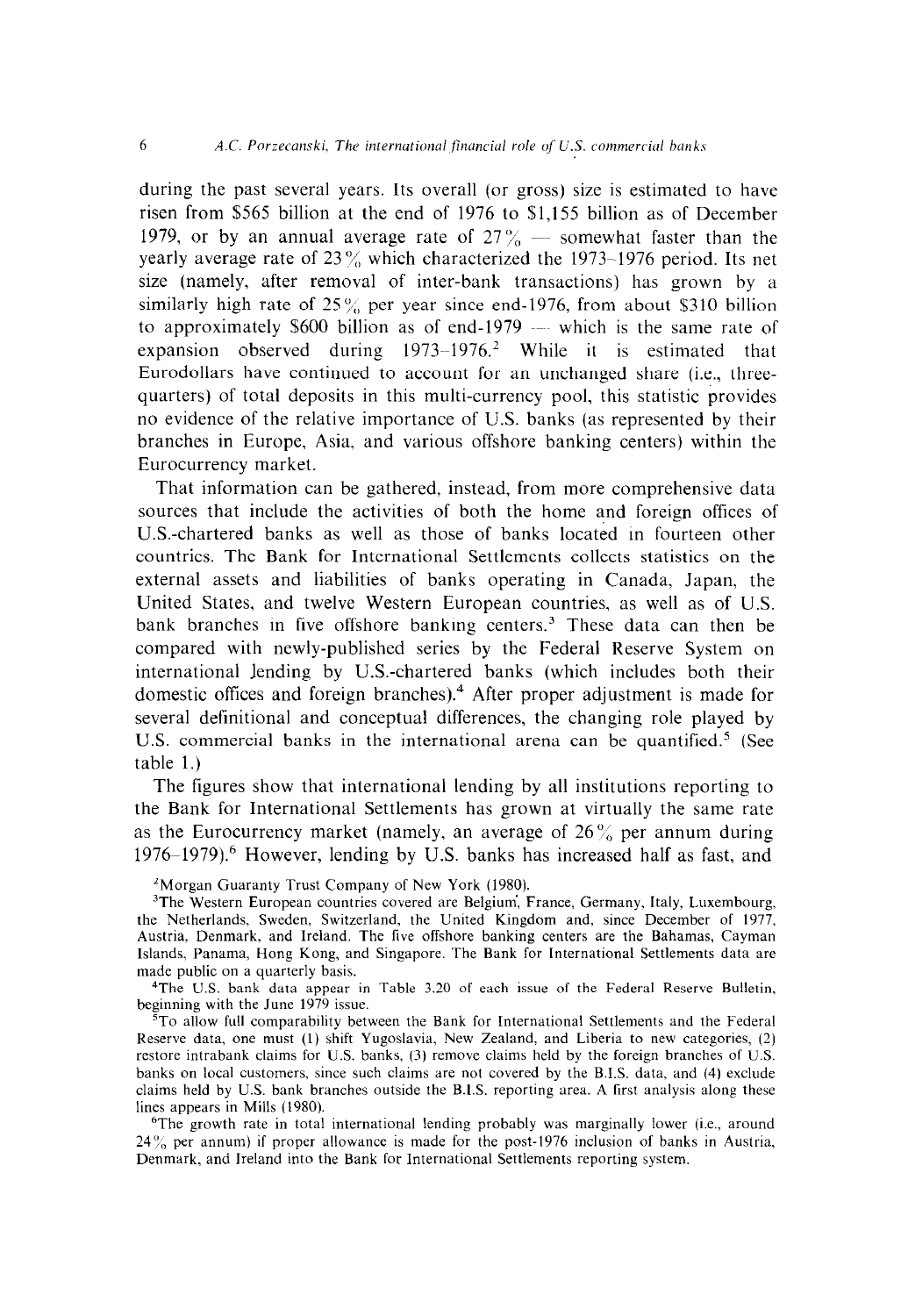| Claims on                                         | Dec.              | Dec.    | Dec.   | Dec.                 | Dec.              |
|---------------------------------------------------|-------------------|---------|--------|----------------------|-------------------|
|                                                   | 1975              | 1976    | 1977   | 1978                 | 1979              |
| $(1)$ G-10 countries and Switzerland <sup>e</sup> | 204               | 236     | 291    | 387                  | 472               |
| Non-U.S. banks                                    | 150               | 171     | 217    | 302                  | 380               |
| U.S. banks                                        | 55                | 65      | 73     | 84                   | 92                |
| U.S. share                                        | $27\%$            | $28\%$  | $25\%$ | $22\%$               | $20 \%$           |
| (2) Offshore banking centres                      | 58                | 79      | 93     | 117                  | 149               |
| Non-U.S. banks                                    | 24                | 28      | 35     | 51                   | 73                |
| U.S. banks                                        | 34                | 51      | 59     | 66                   | 776               |
| U.S. share                                        | 59 %              | $65\%$  | $63\%$ | $57\%$               | $51\%$            |
| $(3)$ Smaller developed countries <sup>d</sup>    | 38                | 51      | 71     | 84                   | 98                |
| Non-U.S. banks                                    | 28                | 37      | 55     | 67                   | 79                |
| U.S. banks                                        | 10                | 14      | 16     | 18                   | 19                |
| U.S. share                                        | $27\%$            | 27%     | $22\%$ | $21\%$               | $20\%$            |
| (4) Oil-exporting countries                       | 14                | 24      | 39     | 56                   | 64                |
| Non-U.S. banks                                    | $\overline{7}$    | 11      | 19     | 35                   | 44                |
| U.S. banks                                        | $\overline{7}$    | 13      | 20     | 22                   | 20                |
| U.S. share                                        | 52 $\frac{0}{10}$ | 53 $\%$ | $51\%$ | 39 %                 | $32\%$            |
| (5) Non-oil developing countries                  | 63                | 81      | 99     | 122                  | 159               |
| Non-U.S. banks                                    | 29                | 39      | 52     | 72                   | 100               |
| U.S. banks                                        | 34                | 42      | 47     | 50                   | 59                |
| U.S. share                                        | 54%               | $52\%$  | 48%    | 41 $\frac{0.7}{1.0}$ | $37\%$            |
| $(6)$ Eastern European countries <sup>e</sup>     | 23                | 32      | 42     | 53                   | 63                |
| Non-U.S. banks                                    | 20                | 27      | 36     | 47                   | 56                |
| U.S. banks                                        | 3                 | 5       | 6      | 6                    | 7                 |
| U.S. share                                        | $14\%$            | $15\%$  | $14\%$ | $11\%$               | $11\%$            |
| $(7)$ Miscellaneous and unallocated <sup>t</sup>  | 9                 | 11      | 15     | 19                   | 24                |
| Non-U.S. banks                                    | 4                 | 6       | 10     | 11                   | 12                |
| U.S. banks                                        | 5                 | 5       | 5      | 8                    | 12                |
| U.S. share                                        | 54%               | $50\%$  | $35\%$ | 43%                  | 49 $\frac{6}{10}$ |
| $(8)$ World total <sup>c</sup>                    | 411               | 514     | 650    | 839                  | 1,029             |
| Non-U.S. banks                                    | 263               | 319     | 424    | 584                  | 744               |
| U.S. banks                                        | 148               | 195     | 226    | 255                  | 285               |
| U.S. share                                        | $36\%$            | 38%     | $35\%$ | $30\%$               | $28\%$            |

Table 1 Outstanding international claims of commercial banks reporting to the Bank for International Settlements (in billions of dollars).<sup>a, b</sup>

<sup>a</sup>Source: Board of Governors of the Federal Reserve System.

<sup>b</sup>Figures may not add up to totals because of rounding. Shares were computed from unrounded numbers. Data for 1977–1979 are not strictly comparable with data for 1975–1976. <sup>e</sup>Excludes claims on the U.S.

<sup>d</sup>Other Western European countries plus Australia, South Africa, and Turkey.

<sup>e</sup>Includes Yugoslavia.

<sup>f</sup>Includes Liberia and New Zealand.

thus their share has fallen from a peak of  $38\%$  of the international market in 1976 to a low of  $28\%$  as of end-1979. As was true at the height of their international involvement, the bulk of U.S. bank lending continues to be directed towards Canada, Japan, and the principal European countries, while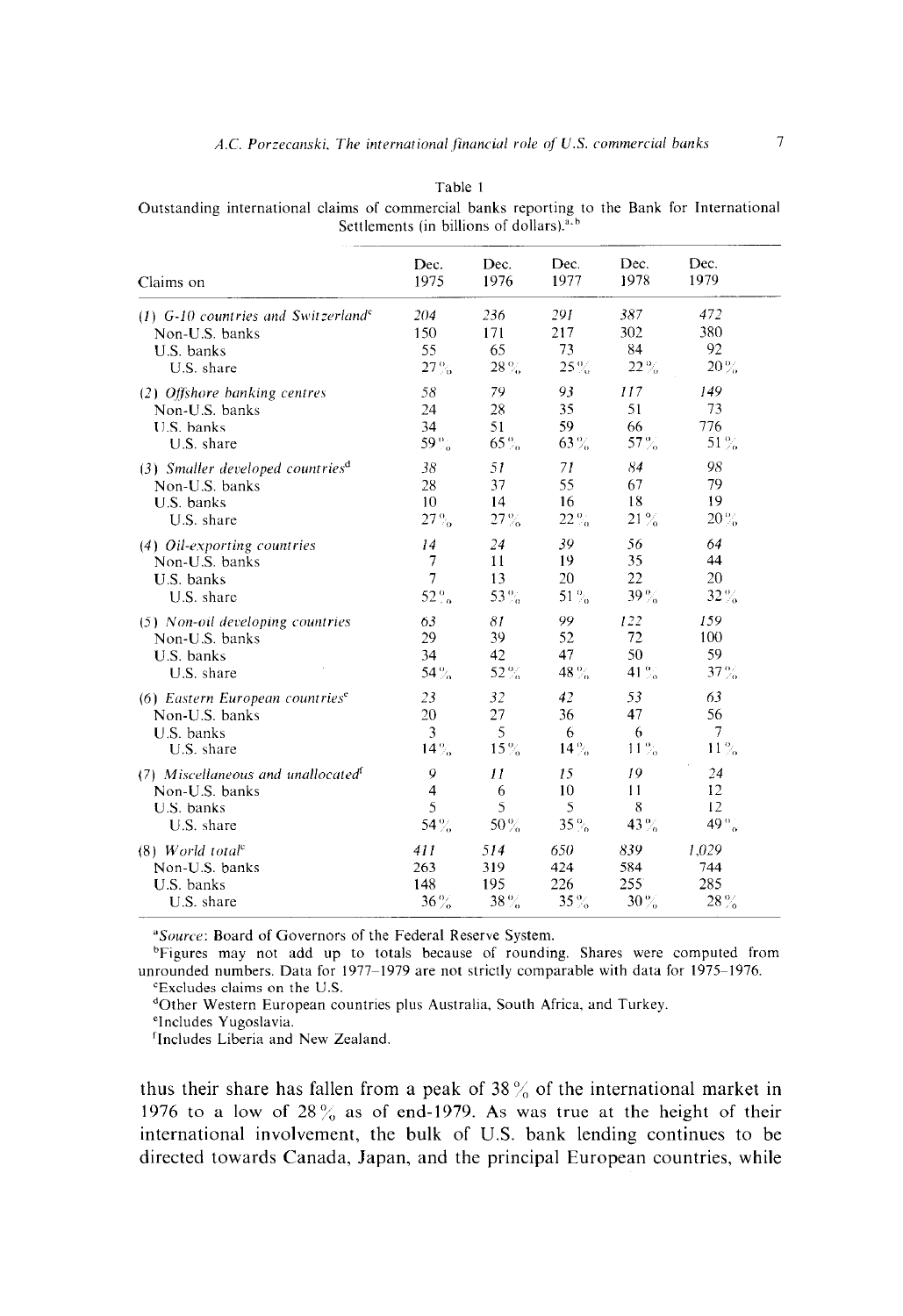the least significant overseas exposure (in absolute as well as in relative terms) is that to Eastern European nations. U.S. bank claims on the traditional oil-exporting countries (i.e., OPEC members plus Bahrain and Oman) have grown the fastest but, still, lending by banks chartered elsewhere has risen so rapidly since 1976 that market share has been lost even in this set of countries. In non-oil developing countries - a category which includes several oil-producing countries and even some new oil exporters such as Mexico and Peru – American banks presently account for less than  $40\%$  of total claims, as opposed to nearly 55 $\frac{9}{6}$  in 1975.

|                              |       | December of 1976            |                   | December of 1979 |                       |         |
|------------------------------|-------|-----------------------------|-------------------|------------------|-----------------------|---------|
| Claims on                    | Total | U.S. Banks U.S. Share Total |                   |                  | U.S. Banks U.S. Share |         |
| Non-oil developing countries | 80.9  | 41.9                        | $52\%$            | 158.8            | 59.2                  | $37\%$  |
| Argentina                    | 3.4   | 1.9                         | 57 $\%$           | 13.1             | 5.1                   | 39%     |
| <b>Brazil</b>                | 21.2  | 10.9                        | $52\%$            | 36.9             | 14.2                  | $39\%$  |
| Chile                        | 1.1   | 0.8                         | $72\%$            | 4.5              | 2.5                   | $56\%$  |
| Colombia                     | 1.6   | 1.3                         | $77\%$            | 3.5              | 2.2                   | $64 \%$ |
| Mexico                       | 17.9  | 11.7                        | 66%               | 30.7             | 12.2                  | $40\%$  |
| Peru                         | 2.8   | 1.8                         | $62\%$            | 3.6              | 1.5                   | 41 $\%$ |
| Malaysia                     | 1.0   | 0.5                         | $50\%$            | 19               | 0.7                   | $38\%$  |
| Philippines                  | 2.6   | 2.0                         | $76\%$            | 5.4              | 3.0                   | $56\%$  |
| South Korea                  | 3.9   | 3.0                         | $77\%$            | 10.3             | 5.3                   | 51 $\%$ |
| Taiwan                       | 2.6   | 2.0                         | $77\%$            | 4.2              | 3.1                   | $74\%$  |
| Thailand                     | 1.4   | 0.6                         | 41 $\frac{6}{10}$ | 3.0              | 1.6                   | 51 $\%$ |
| Egypt                        | 1.2   | 0.4                         | $30\%$            | 2.1              | 0.6                   | $27\%$  |
| India                        | 0.5   | 0.2                         | 52%               | 0.9              | 0.2                   | $28\%$  |
| Israel                       | 2.5   | 1.0                         | $39\,\%$          | 4.6              | 1.3                   | $29\%$  |
| Morocco                      | 0.5   | 0.2                         | $34\%$            | 2.8              | 0.3                   | $10\%$  |
| Zaire                        | 0.8   | 0.3                         | $31\%$            | 1.2              | 0.2                   | $18\%$  |
| Others                       | 15.8  | 3.7                         | $23\%$            | 30.4             | 5.2                   | $17\%$  |

Table 2

Outstanding international claims of commercial banks reporting to the Bank for International Settlements on non-oil developing countries (in billions of dollars).<sup>a, b</sup>

<sup>a</sup>Source: Board of Governors of the Federal Reserve System.

<sup>b</sup>Figures may not add up to totals because of rounding. Shares were computed from unrounded numbers. Data for 1979 are not strictly comparable with data for 1976.

The much-debated involvement of commercial banks in developing countries merits some additional quantification. (See table 2.) The available data reveal that the presence of U.S. banks has been and remains heavily concentrated in six countries that account for over  $70\%$  of total American claims on non-oil developing nations: Brazil, Mexico, South Korea, Argentina, Taiwan, and the Philippines. In the case of non-U.S. banks, lending to LDCs has become increasingly centered on this same sub-group,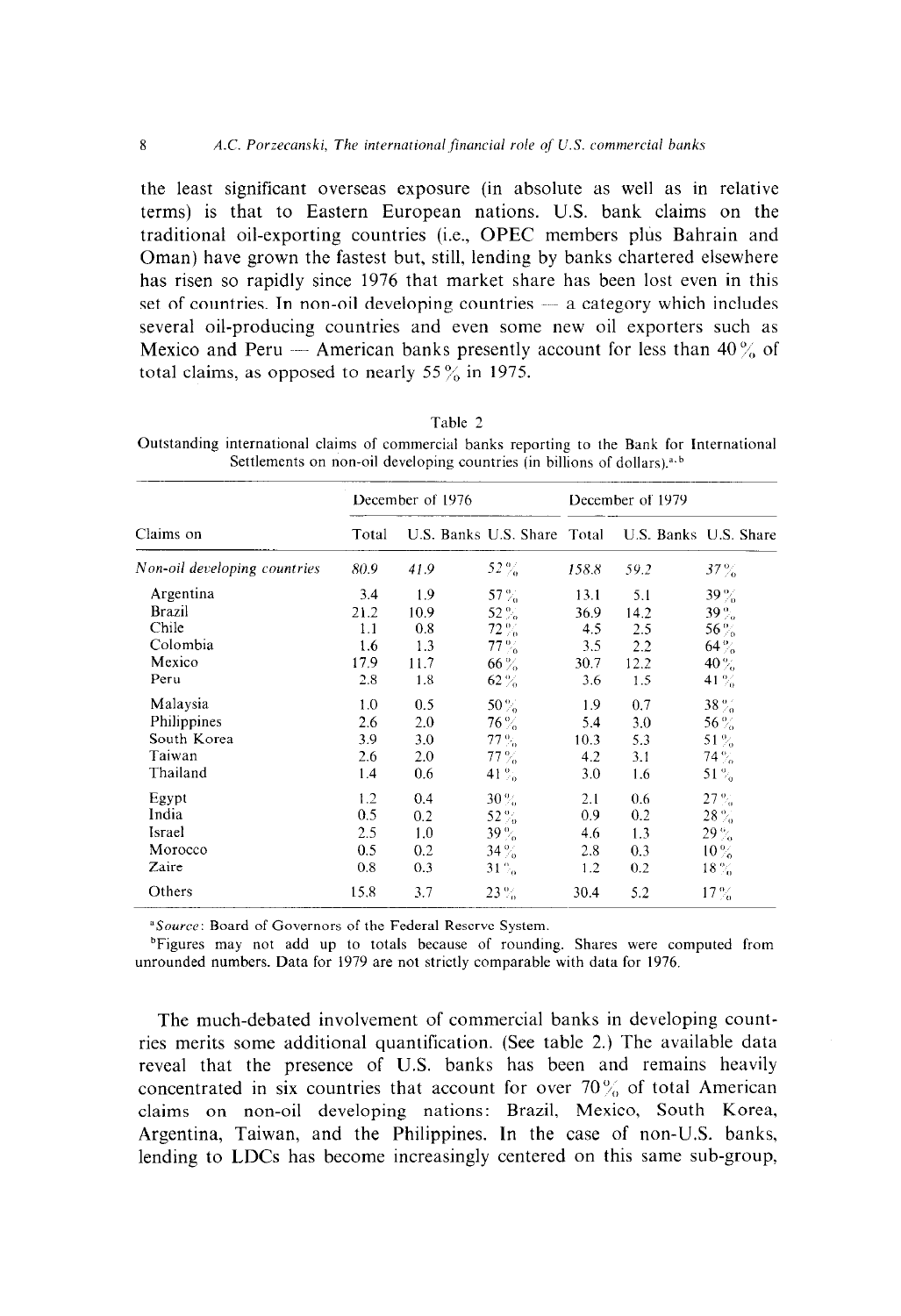although as of December 1979 the six countries still represented less than  $60\%$  of the total exposure of non-U.S. institutions. American banks have lost considerable market share (twenty percentage points or more) in Mexico, Peru, and South Korea, but have managed to hold their relative position in Taiwan and to enhance it in Thailand. Overall, their involvement is quite minor versus that of, say, European banks, in lower-income African countries such as Zaire.

|                        | 1976 Return on assets |               | 1979 Return on assets |               |  |
|------------------------|-----------------------|---------------|-----------------------|---------------|--|
|                        | Domestic              | International | Domestic              | International |  |
| Citicorp               | $0.4\degree$          | $0.8\%$ .     | $0.5\%$               | $0.5\%$       |  |
| <b>BankAmerica</b>     | $0.1\%$               | $0.4\%$       | $0.7\%$               | $0.6\%$       |  |
| Chase Manhattan        | $0.4\%$               | $0.5\%$       | $0.5\%$               | $0.45\%$      |  |
| Manufacturers Hanover  | $0.3\%$               | $0.6\%$       | $0.4\%$               | $0.5\%$       |  |
| J.P. Morgan            | $0.7\%$               | $0.7\%$       | $0.7\%$               | $0.7\%$       |  |
| Chemical New York      | $0.3\%$               | $0.4\%$       | $0.4\%$               | $0.3\%$       |  |
| Bankers Trust New York | $0.2\%$               | $0.4\%$       | $0.3\%$               | $0.4\%$       |  |
| Continental Illinois   | $0.6\%$               | $0.2\%$       | $0.7\%$               | $0.3\%$       |  |
| First Chicago          | $0.7\%$               | $0.45\%$      | $0.7\%$               | $0.03\%$      |  |
| Security Pacific       | $0.6\%$               | $0.1\%$       | $0.7\%$               | $0.35\%$      |  |
| Weighted average       | $0.40\%$              | $0.52\%$      | $0.57\%$              | $0.44\%$      |  |

| Table 3                                                                                        |  |
|------------------------------------------------------------------------------------------------|--|
| Return on domestic and international assets at ten largest U.S. commercial banks. <sup>*</sup> |  |

<sup>a</sup>Source: Salomon Brothers.

The slower growth of overseas lending on the part of the U.S. banking community has been motivated primarily by a sharp drop in the profitability of foreign operations, and this becomes evident from an examination of the financial statements of the ten internationally most active American banks. (See table 3.) In 1976, for example, the profit margin on domestic assets averaged 0.40  $\%$  while the return on international assets was 0.52  $\%$ .<sup>7</sup> Since that time, however, falling spreads on loans to virtually all foreign borrowers have helped to reverse the banks' profit picture, with returns on international assets dropping gradually to  $0.44\%$  in 1979. Margins on domestic assets, for several reasons, have meanwhile risen to  $0.57\%$ . And yet, apparently it has been quite difficult for the ten large banks to switch their portfolio composition accordingly: during 1976-1979, it is estimated that the growth of international assets proceeded at an average annual rate of  $18\%$  - much faster than the 11% yearly average rate of domestic asset expansion.<sup>8</sup>

 $\text{Ys}$ alomon Brothers (1980) estimates that in 1975, at the bottom of the U.S. recession and when spreads on international loans were very high, the profit margin on domestic assets averaged 0.39% and the return on international assets was 0.67%.

 ${}^{8}$ The available data on loans to foreign versus domestic clients, however, show that during 1976–1979 the former increased at an annual average rate of 16 $\frac{9}{6}$  while the latter expanded at a yearly average rate of 15%. This suggests that the banks' response was much quicker than that revealed by changes in the distribution of their total assets.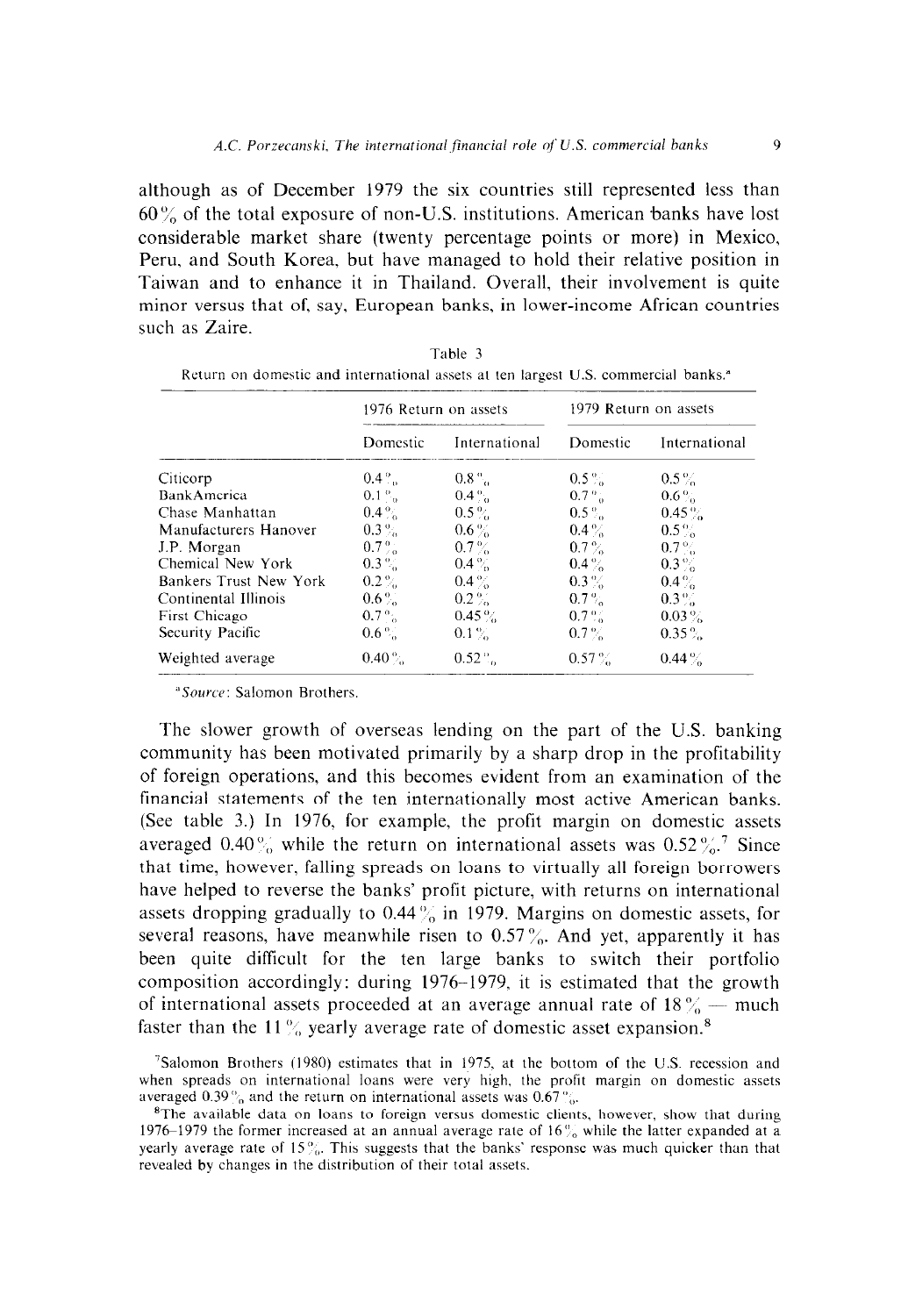Nevertheless, the negative impact on earnings of this deterioration in the absolute as well as the relative profitability of foreign operations has more than offset the positive effect of faster-growing international assets. Consequently, the contribution of international earnings to total bank earnings has tended to decline from a record high of  $52\%$  in 1975 to a low of 43 $\%$  in 1979. (See table 4.) During 1976-1979, the overseas earnings of the ten largest banks have increased by about  $11\%$  per annum (versus  $20\%$ ) yearly during 1973-1976), which contrasts with domestic earnings growth of approximately  $24\%$  per year.

| monumenta canning of the angele Cas, commercial paint<br>(as a $\%$ of total earnings). <sup>a</sup> |        |         |         |          |         |  |  |
|------------------------------------------------------------------------------------------------------|--------|---------|---------|----------|---------|--|--|
|                                                                                                      | 1975   | 1976    | 1977    | 1978     | 1979    |  |  |
| Citicorp                                                                                             | $71\%$ | $72\%$  | $82\%$  | $72\%$   | $65 \%$ |  |  |
| <b>Bank America</b>                                                                                  | $55\%$ | $47\%$  | $42 \%$ | $35\%$   | $38\%$  |  |  |
| Chase Manhattan                                                                                      | $64\%$ | $78\%$  | $65\%$  | $53\%$   | $47\%$  |  |  |
| Manufacturers Hanover                                                                                | $47\%$ | 59 $\%$ | $60\%$  | 51 $\%$  | 49 $\%$ |  |  |
| J.P. Morgan                                                                                          | $60\%$ | $46\%$  | $48 \%$ | $51\%$   | 52 %    |  |  |
| Chemical New York                                                                                    | $41\%$ | $41\%$  | $39\%$  | $42 \%$  | $35 \%$ |  |  |
| Bankers Trust New York                                                                               | 59 %   | $61\%$  | $83\%$  | $68\,\%$ | 51 $\%$ |  |  |
| Continental Illinois                                                                                 | $14\%$ | $23\%$  | $17\%$  | $18\%$   | $18\%$  |  |  |
| First Chicago                                                                                        | $33\%$ | $15\%$  | $20\%$  | $16\%$   | $-4\%$  |  |  |
| Security Pacific                                                                                     | $12\%$ | $7\%$   | $12 \%$ | $15\%$   | $10\%$  |  |  |
| Weighted average                                                                                     | $52\%$ | 51 $\%$ | $-51\%$ | $46\%$   | $43\%$  |  |  |

Table 4 International earnings of ten largest U.S. commercial banks

<sup>a</sup>Source: Salomon Brothers.

No analysis of international versus domestic profitability is complete, however, unless reference is made to the risks entailed by each type of asset concentration. A first measure of risk is provided by the banks' actual record of international and domestic loan losses net of recoveries. For the ten institutions in our sample, domestic net loan write-offs have been declining steadily during the past five years, from a high of \$1.1 billion in 1975 to half as much in 1979. On the international front, losses peaked at about \$300 million in 1977 and subsequently also declined to almost half that amount by 1979. As a percent of total, therefore, international net loan write-offs first rose to 29% in 1977 and then fell to 22% in 1979, averaging 23% for the five-year period as a whole. (See table 5.) These percentages are certainly very low when compared to either the share of international assets in the banks' total assets (an average of  $45\%$  during 1975–1979), or the proportion accounted by international earnings (an average of  $48\%$  of total earnings during the same five-year period). Assuming, for the moment, that these statistics provide some approximation of relative risks, their magnitude strongly suggests that the lower profitability derived from international operations is perhaps a proper reflection of their lower risk.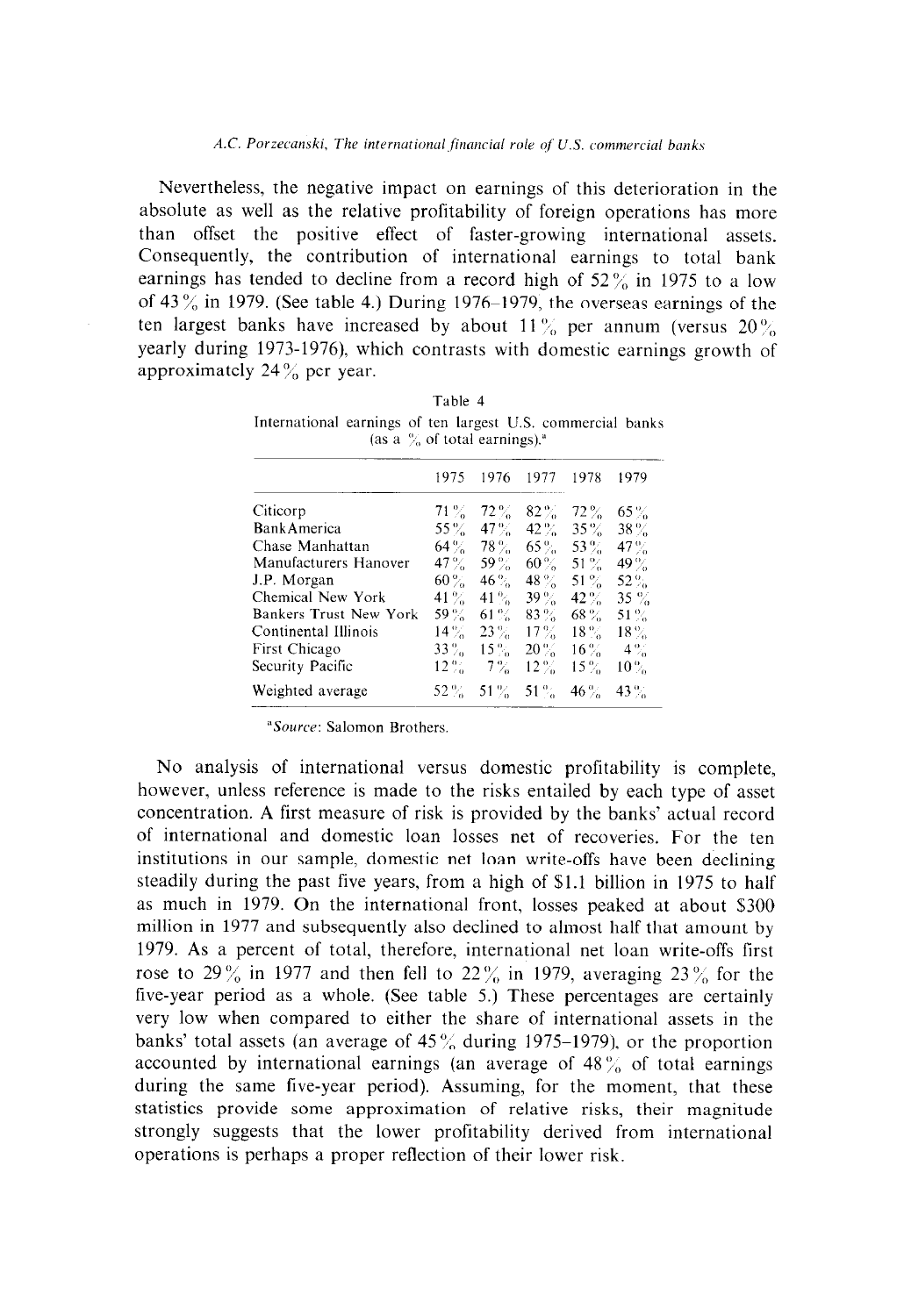|                        | 1975       | 1976        | 1977                 | 1978   | 1979        |
|------------------------|------------|-------------|----------------------|--------|-------------|
| Citicorp               | $33\%$     | $46\%$      | 41 $\%$              | $46\%$ | $13\%$      |
| Bank America           |            |             | $5\%$ 18% $51\%$     | $25\%$ | 44 $\%$     |
| Chase Manhattan        | $11\%$     | $35\%$      | 51 $\%$              | $39\%$ | $42\%$      |
| Manufacturers Hanover  | $1\%$      | b           | $1\%$                | $14\%$ | $23 \%$     |
| J.P. Morgan            | $7\%$      | $15\%$      | $17\%$               | $25\%$ | $\mathbf b$ |
| Chemical New York      |            | $2\% - 3\%$ | $12\%$               | $7\%$  | $\mathbf b$ |
| Bankers Trust New York |            | $4\% - 9\%$ | $-7\%$               | b      | $9\%$       |
| Continental Illinois   | $10\,\%$ – |             | $6\% - 10\%$         | $20\%$ | $29\%$      |
| First Chicago          | $5\%$      | $8\%$       | $13\%$               | $17\%$ | b           |
| Security Pacific       | $13\%$     | $26\%$      | $11\%$               | $9\%$  | b           |
| Weighted average       |            |             | $13\%$ $23\%$ $29\%$ | $26\%$ | $-22\%$     |

Table 5 Net international loan losses of ten largest U.S. commercial banks (as a  $\%$  of total net loan losses).<sup>a</sup>

<sup>a</sup>Source: Salomon Brothers.

<sup>b</sup>Not meaningful because of net international or total loan recoveries.

Some may argue, however, that the banks' international loan loss experience, which is an aggregate for all foreign countries, is not sufficiently revealing because it lumps together losses sustained in very diverse countries. The available statistics released by individual banks do not permit any meaningful disaggregation, but there exists an alternative data base which does: an annual survey of over one-hundred U.S. banks carried out by Robert Morris Associates and which asks respondents to identify five countries in which the largest international loan charge-offs were incurred.<sup>9</sup> When the cumulative loss totals for 1975-1979 are compiled, it becomes evident that the almost \$700 million in write-offs indeed are not distributed in an even manner. For example, the more industrial, Western European economies tend to have a proportionally higher loss record than do the less developed countries. While the exposure of U.S. banks to the six major industrial countries listed in table 6 has been about  $40\%$  greater than their exposure to the six most important borrowers among the non-oil developing countries (Brazil, Mexico, South Korea, Argentina, Taiwan, and the Philippines), the loss experience in the former group is  $60\%$  larger. A comparison of loan losses in the five smaller developed countries identified in the same table perhaps is distorted by charge-offs to shipping concerns located in Greece and Norway. Still, it is noteworthy that although U.S. bank claims on this group have been roughly one-quarter the size of claims on the six key non-oil developing countries, write-offs due to the former have surpassed losses in the latter by around 10 $\%$ .

<sup>&</sup>lt;sup>9</sup>This survey, of course, tends to undercount many developing countries where loan losses are of insufficient size to warrant inclusion among the top five countries.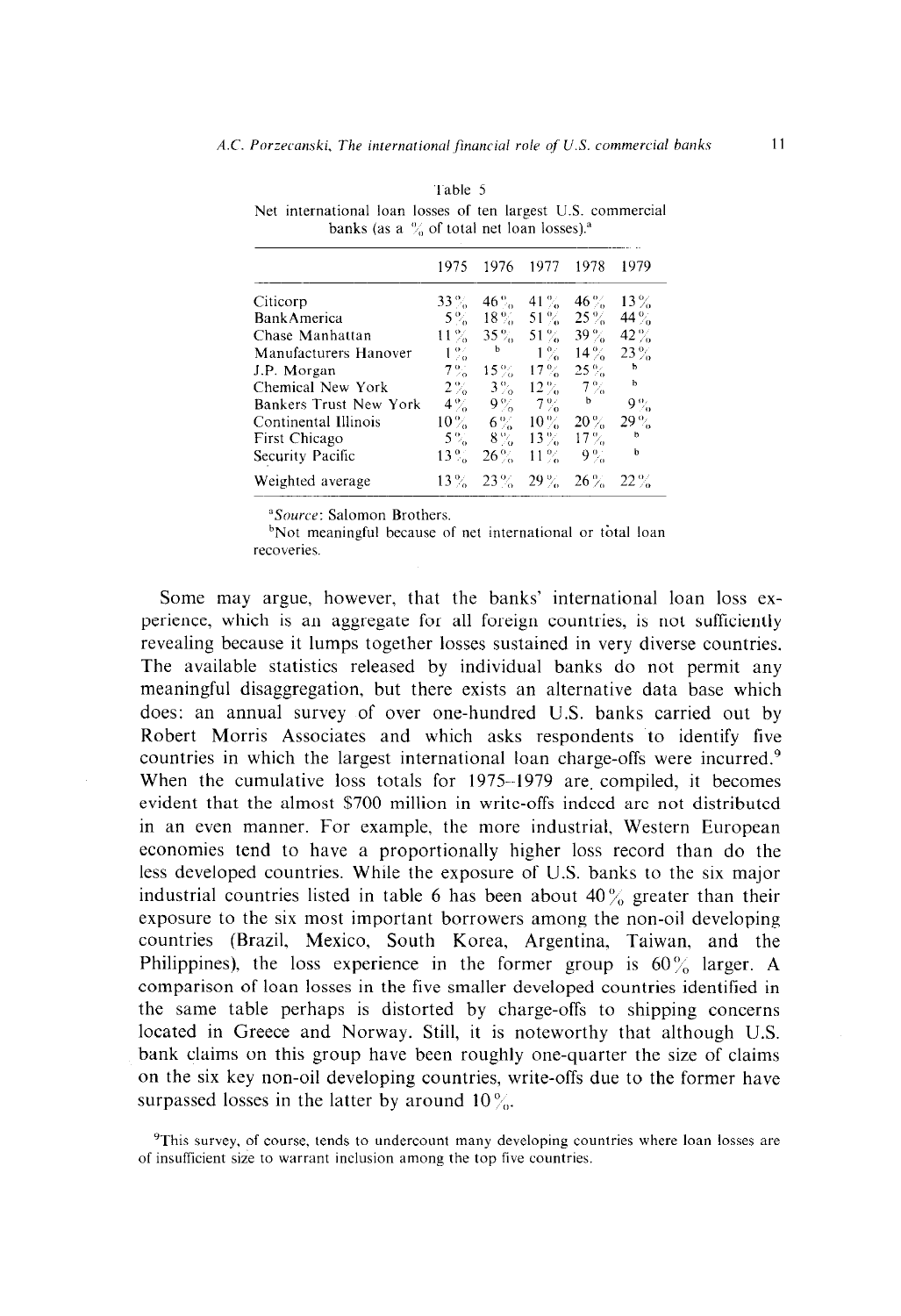|                                             | Cumulative        |
|---------------------------------------------|-------------------|
|                                             | totals            |
|                                             | for 1975-1979     |
| G-10 countries and Switzerland <sup>b</sup> |                   |
| United Kingdom                              | 100.8             |
| West Germany                                | 25.2              |
| Belgium                                     | 12.5              |
| France                                      | 11.7              |
| Switzerland                                 | 8.5               |
| Italy                                       | 8.3               |
| Smaller developed countries                 |                   |
| Greece                                      | 44.9              |
| Australia                                   | 31.3              |
| Spain                                       | 16.2              |
| Norway                                      | 12.9              |
| Austria                                     | 5.7               |
| Oil-exporting countries                     |                   |
| Iran                                        | 11.4 <sup>c</sup> |
| Venezuela                                   | 6.2               |
| Indonesia                                   | 3.0               |
| Nigeria                                     | 1.0               |
| Non-oil developing countries                |                   |
| Mexico                                      | 56.4              |
| <b>Brazil</b>                               | 27.6              |
| Nicaragua                                   | $25.7^{\circ}$    |
| Costa Rica                                  | 7.2               |
| Taiwan                                      | 7.1               |
| Argentina                                   | 5.4               |
| Zaire                                       | $4.8^\circ$       |
| Guatemala                                   | 4.5               |
| Thailand                                    | 3.4               |
| India                                       | 3.2               |

|                                                       | Table 6 |  |  |
|-------------------------------------------------------|---------|--|--|
| Principal international loan charge-offs of U.S. com- |         |  |  |
| mercial banks (in millions of dollars). <sup>3</sup>  |         |  |  |

"Source: Robert Morris Associates.

'Excludes the United States.

'Includes charge-offs to governments, government agencies. and government-owned banks.

The problem is that statistics on international loan losses, in fact, cannot serve as adequate indicators of the risks entailed in lending to developing countries. Over two-thirds of that lending is directed at governments, stateowned corporations, official banks, and publicly-guaranteed private enterprises. When these borrowers encounter debt-servicing difficulties, the banks usually cannot resort to local courts and force a liquidation of their assets. Thus, it is not easy for the banks to determine how much exposure they should declare as lost. Also, adverse economic or political circumstances of a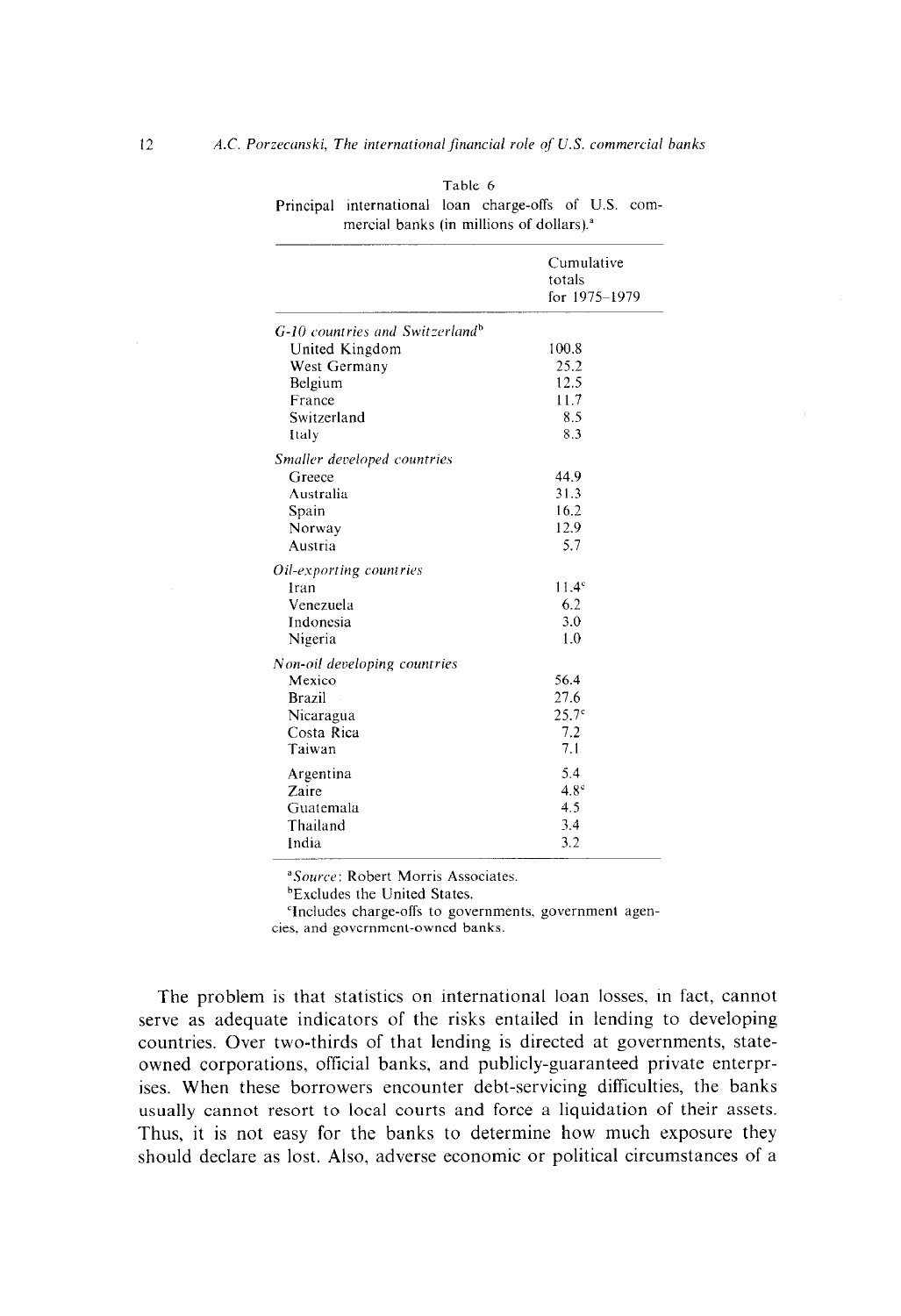temporary nature sometimes prevent private-sector borrowers from securing the foreign exchange they need to meet foreign-currency obligations. This too complicates charge-off decisions. Under both sets of circumstances, banks prefer to grant various forms of debt relief (e.g.. through reschedulings, refinancings, or balance-of-payments support loans), as they did during 1975- 1979 in the cases of Argentina, Peru, Turkey, or Zaire.<sup>10</sup> Such debt relief has an impact on the quality and earnings potential of banks' foreign portfolios, but this is not apparent from the trend in loan loss statistics.

## 3. **The outlook**

There can be little doubt that, in the years ahead, U.S. commercial banks will continue to play an active and visible role in the international financial scene. At the same time, however, it is highly improbable that they will regain the leadership position they held in the first half of the 1970's. In fact, it is unlikely that they will recuperate any of the market share they lost during the second half of the 1970's to banks in Canada, Japan, and Western Europe. The reasons are twofold: there are obstacles to the growth of U.S. banks' total assets generally, and there are constraints affecting their international asset expansion in particular.

The willingness of banks in the United States to accelerate or decelerate their deposit-taking and lending activities traditionally has been related to the outlook for profit opportunities and to the expected evolution of the banks' capital base. At the present time, the future is not a bright one on either count. Domestically, American banks  $-$  and especially the largest among them  $-$  face two major challenges: one is the growth of non-bank financial intermediation (especially via the commercial paper market), . and another is the expansion of domestic lending on the part of the many foreign banks now operating within the United States. Both have reduced the share held by U.S. banks of the market for short- and medium-term corporate lending, and both cloud the prospects for rapid or profitable expansion of domestic assets in the future. Internationally, meanwhile, U.S banks face a very competitive market where numerous relatively less exposed, less supervised, and less experienced foreign financial institutions vie for the available business. As detailed below, in the international arena the road to substantial asset expansion appears to run only through areas where profit opportunities are somewhat above average but where the risks are considerably greater.

The relative size of the capital base of the internationally most active U.S. banks is also a limiting factor. In the past four years, asset expansion at an annual average rate of  $14\%$  has tended to outstrip the growth of equity capital. and thus the capital ratios of the ten leading banks have continued

 $10$  For a detailed analysis of the banks' experience in Latin America, see Porzecanski (1980).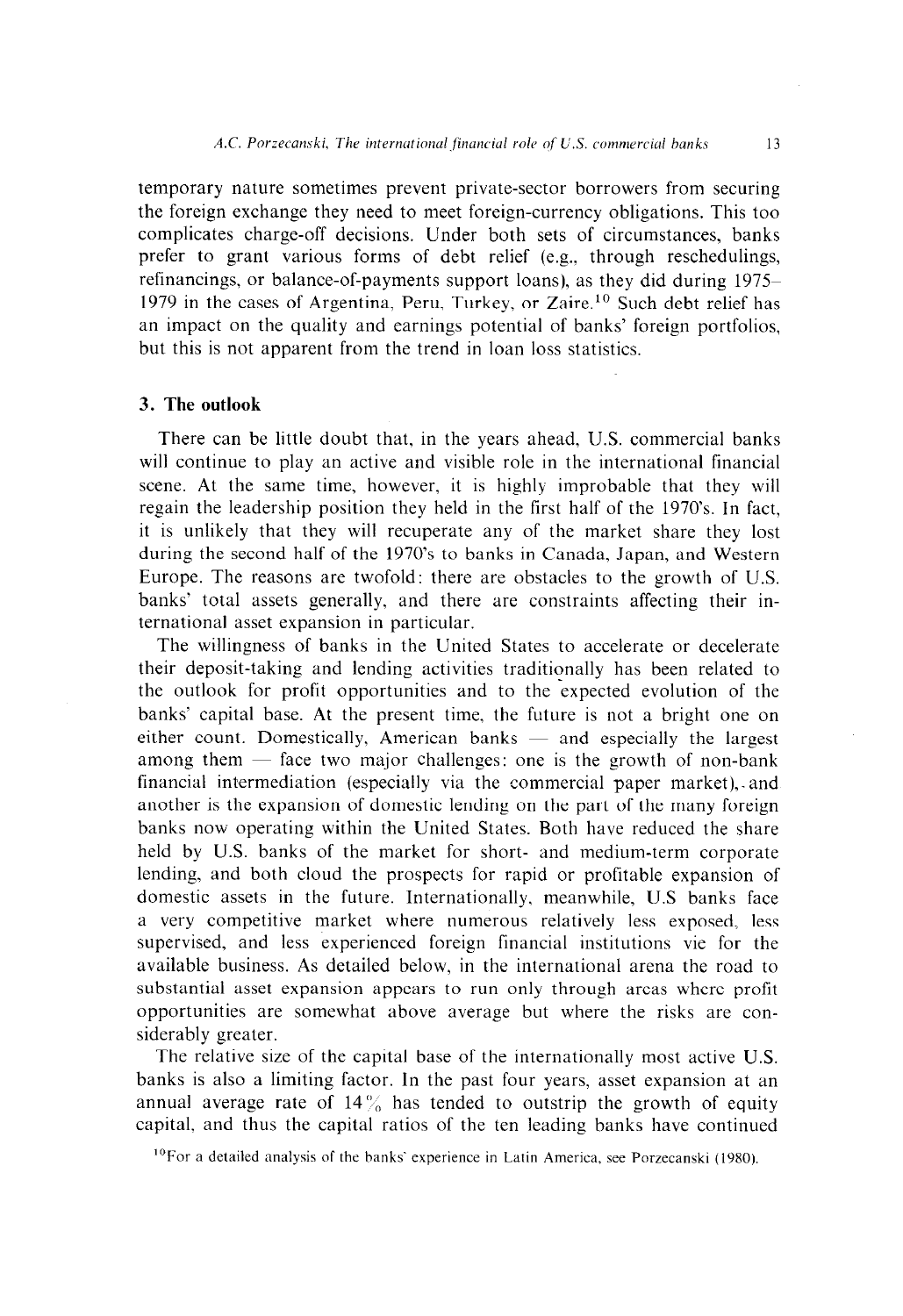$14$ 

their long-term decline. (See table 7.) This is a phenomenon of genuine and increasing concern to bank managers, regulators, stockholders, and large depositors, for a bank's capital is the ultimate protection against mismanagement and portfolio risk. Certainly, there are no absolute standards against which to judge the adequacy of the existing capital base: Capital adequacy is, above all, a function of the general business environment of the time. In this connection, the recent great volatility of interest rates, which has led some bank managers to miscalculate the rate of return earned on assets or the rates paid on liabilities, suggests that bank capital ratios ought not to be allowed to weaken. Internationally, the political risks associated with lending to developing countries, and which have been highlighted by events in Iran and Nicaragua, also indicate the need for capital ratios to be maintained.

| total assets). <sup>a</sup> |      |  |                |  |        |                                                              |
|-----------------------------|------|--|----------------|--|--------|--------------------------------------------------------------|
|                             | 1975 |  | 1976 1977 1978 |  | - 1979 | 1979<br>capital<br>formation<br>rate <sup>b</sup>            |
| Citicorp                    |      |  |                |  |        | $4.0\%$ $4.3\%$ $4.1\%$ $3.8\%$ $3.6\%$ $11.4\%$             |
| <b>Bank America</b>         |      |  |                |  |        | $3.1\%$ , $3.3\%$ , $3.6\%$ , $3.5\%$ , $3.5\%$ , $12.7\%$ . |
| Chase Manhattan             |      |  |                |  |        | $3.9\%$ $3.8\%$ $3.7\%$ $3.6\%$ $3.7\%$ $9.8\%$              |
| Manufacturers Hanover       |      |  |                |  |        | $3.7\%$ $3.6\%$ $3.8\%$ $3.8\%$ $3.6\%$ $9.1\%$              |
| J.P. Morgan                 |      |  |                |  |        | $4.6\%$ 5.3 % 5.2 % 5.1 % 4.6 % 10.2 %                       |
| Chemical New York           |      |  |                |  |        | $3.4\%$ $3.5\%$ $3.4\%$ $3.5\%$ $3.3\%$ $7.7\%$              |
| Bankers Trust New York      |      |  |                |  |        | $3.3\%$ $3.5\%$ $3.2\%$ $3.3\%$ $3.3\%$ $7.5\%$              |
| Continential Illinois       |      |  |                |  |        | $4.3\%$ $4.2\%$ $4.2\%$ $4.2\%$ $3.9\%$ $10.4\%$             |
| First Chicago               |      |  |                |  |        | $4.7\%$ 5.0% $4.7\%$ 4.8% $4.5\%$ 6.0%                       |
| Security Pacific            |      |  |                |  |        | $4.4\%$ $4.4\%$ $4.3\%$ $4.1\%$ $4.2\%$ $11.7\%$             |
| Weighted average            |      |  |                |  |        | $3.8\%$ 4.0% 4.0% $3.9\%$ 3.7% 10.3%                         |

Table 7 Average equity of ten largest U.S. commercial banks (as a  $\frac{6}{6}$  of average

"Source: Salomon Brothers.

<sup>b</sup>Retained net income as a  $\frac{67}{6}$  of year-end stockholders' equity.

And yet, banks have been unable to counter the slippage in capital ratios through new stock issues because the performance of bank equities has been quite disappointing. Price-to-earnings ratios have declined dramatically during the past several years, and are now half of what they were in mid-1976 — when already they were lower than in the late 1960's and early 1970's. Comparisons of bank share prices to book values similarly betray a serious deterioration. Consequently, unless these trends are reversed in the near future, it is likely that, aside from the presence or absence of opportunities for rapid growth, the expansion of bank assets will remain close to the  $10\%$ annual rate that is consistent with the preservation of existing capital ratios.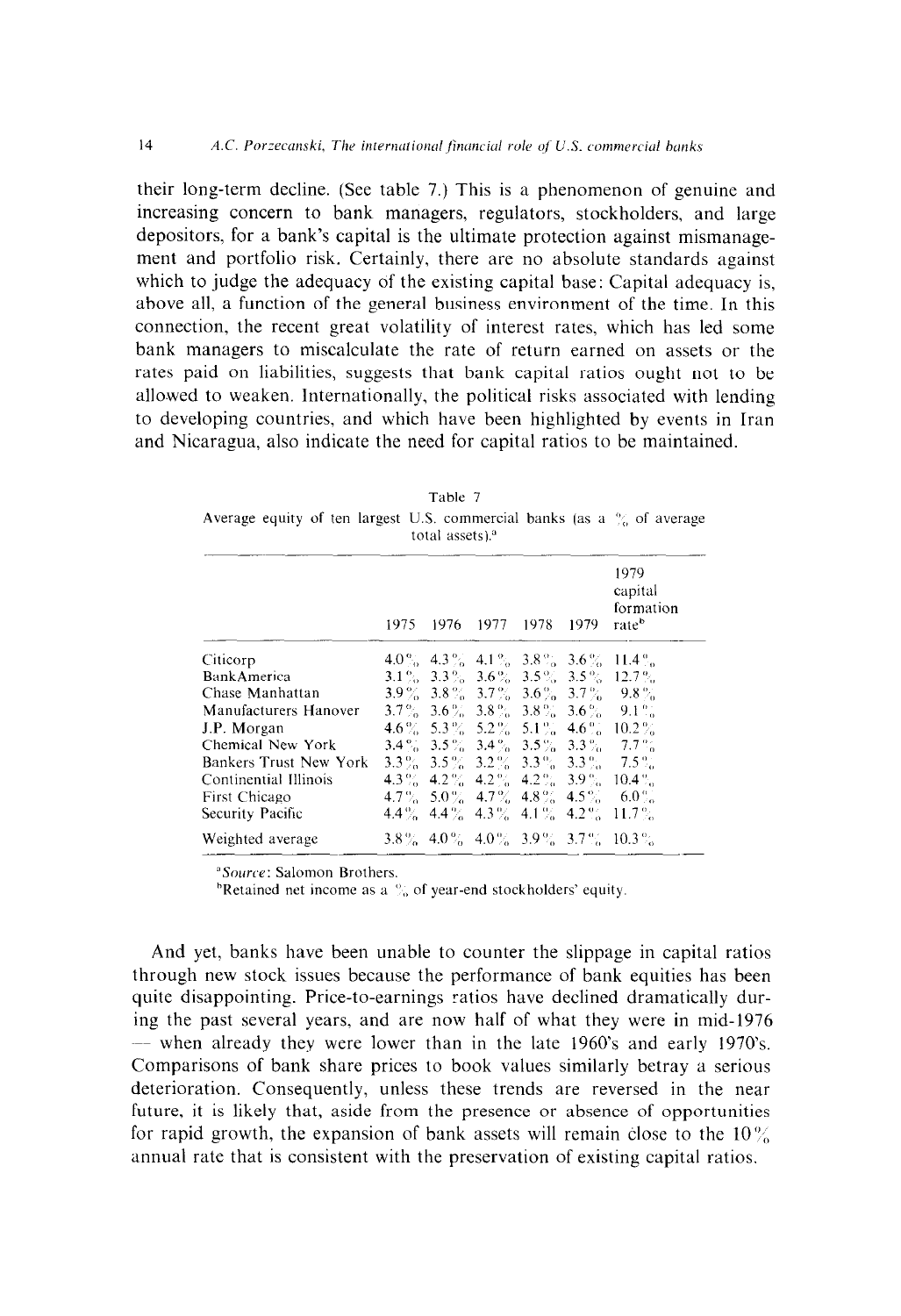There are also some factors that work against a repetition of past asset growth patterns that favored a more accelerated rise of international as opposed to domestic assets. In the first place, the risks of lending to developing countries, and even to many of the smaller industrialized ones, have been enhanced. The overwhelming majority of these countries have relied increasingly on borrowing from commercial banks as a means of sustaining high rates of economic growth and as a way of financing larger current account deficits. As a result, the burden of their external indebtedness has risen in proportion to their Gross Domestic Product and. with few exceptions, in relation to their exports of goods and services as well.<sup>11</sup> More recently, and in view of much higher oil prices and a slowdown of economic activity in the United States and in the major European countries, most

|                                             | December of 1977          |                                 | December of 1979          |                         |  |
|---------------------------------------------|---------------------------|---------------------------------|---------------------------|-------------------------|--|
|                                             | In billions<br>of dollars | As a $\%$ of<br>capital         | In billions<br>of dollars | As a $\%$ of<br>capital |  |
| Brazil                                      | 7.4                       | $40\%$                          | 8.8                       | $40\%$                  |  |
| Mexico                                      | 5.9                       | $32\%$                          | 6.4                       | $29 \%$                 |  |
| South Korea                                 | 2.2                       | $12\%$                          | 3.5                       | $16\%$                  |  |
| Argentina                                   | 1.7                       | $9\%$                           | 2.8                       | $13\%$                  |  |
| Philippines                                 | 1.3                       | $7\%$                           | 2.6                       | $12\%$                  |  |
| Taiwan                                      | 1.8                       | $10\%$                          | 2.4                       | $11\%$                  |  |
| Sub-total (six<br>major borrowers)          | 20.2                      | $110\%$                         | 26.5                      | $121\%$                 |  |
| Total (all non-oil<br>developing countries) | 28.7                      | $156\%$<br>$\ddot{\phantom{0}}$ | 38.6                      | $176\%$                 |  |

Table 8 Exposure of nine largest U.S. commercial banks to non-oil developing countries.<sup>4, b</sup>

<sup>a</sup>Source: Board of Governors of the Federal Reserve System.

<sup>b</sup>Capital is defined as equity, subordinated debt, and loan-loss reserves.

developing nations are recording yet more sizeable current account imbalances that require still higher levels of bank financing. While a majority of the non-oil LDCs is taking necessary steps to contain their balance-ofpayments deterioration, their chances for success hinge critically on the longer-run behavior of oil prices and the pace of economic growth in the industrial countries. Until there are grounds for some optimism on these global issues, therefore, it is likely that most large U.S. banks will be cautious in their approach to international lending.

In the second place, the main U.S. banks face constraints in their lending to those few, higher-income developing countries which traditionally account

 $11$ Among the exceptions are Mexico and Taiwan. For additional detail, see International Monetary Fund (1980).